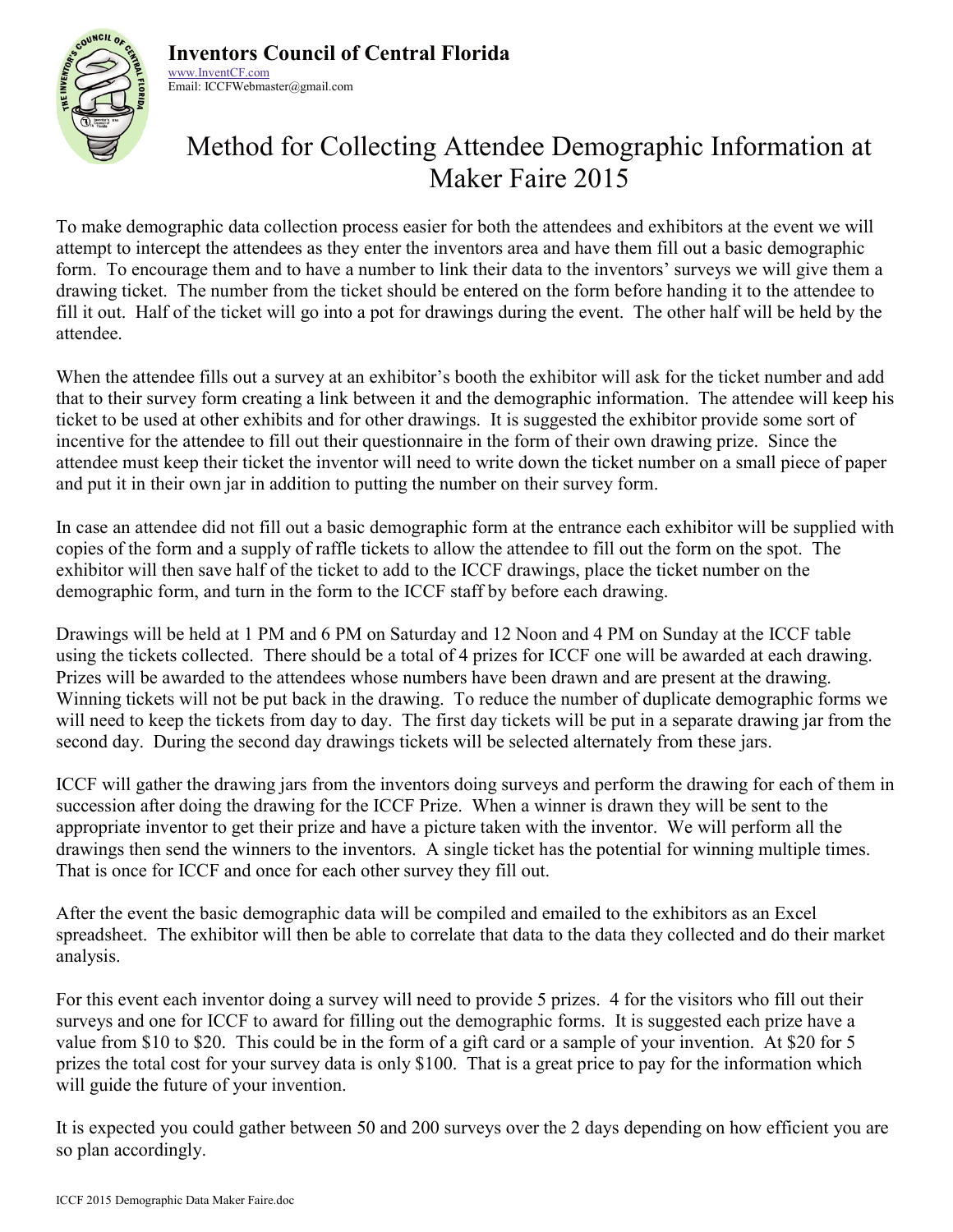



www.InventorsCouncilCentralFla.us Email: ICCFWebmaster@cfl.rr.com

# Peoples Choice Award

Each person who fills out a demographic form will also be given 2 yellow tickets to vote for their favorite inventor's exhibit. This will be done by placing the tickets in the Peoples Choice box at their favorite exhibits. There is no restriction on how they use their tickets. They can place one at two separate exhibits or put both at one exhibit. Whoever has the most tickets at the end of the event will be the "Peoples Choice" and will get an ICCF certificate. The inventors are encouraged to remind the visitors to use their tickets.

# Duties for ICCF Staff

- Hand out ICCF business cards so visitors have a record of our website.
- There are approximately 60 information sheets which can be given to those more interested but they need to make it through 2 days.
- Demographic Surveys
	- o Prepare clipboards with
		- $\blacksquare$  Survey
		- $\blacksquare$  2 yellow tickets
		- one double red ticket
		- $\blacksquare$  Safety pin
		- **Write ticket number on the** survey form.
	- o Have plenty of pencils.
	- o Explain survey does not collect any personally identifiable information and they have many chances to win if they do a survey at each inventor.
	- o Explain how the surveys help the inventors decide to take the next step.
	- o Show them the map where the surveys are being held.
	- o Show visitors the prize list.
	- o Give survey to visitor and put half the red ticket in drawing jar.
	- o Safety pin is to secure the red ticket to the wrist band of the visitor so they have it handy and don't loose it. (I was surprised how many either lost their ticket or put it in the Peoples' Choice bin.)
	- o File surveys
	- o Before drawing, collect drawing jars from inventors doing surveys.
		- Empty red tickets into ICCF drawing jar
- Use inventor jars with slips in for secondary drawings
- o Announce to assembled group that all drawings will be held at this table. Winners can go to the appropriate table to get their prizes after drawings are complete.
- o Announce prize and who is providing it before each drawing. (from prize claim form provided by inventors)
- o Give each winner prize claim form to present to get their prizes.
- o Discard winning tickets and slips
- o Return ticket and slip jars to inventors
- Peoples' Choice award.
	- o Visitors who do surveys should also get 2 yellow tickets to place in Peoples' Choice boxes on Inventor's tables.
	- o We should only be giving tickets to survey takers to prevent box stuffing.
	- o They may distribute tickets as they choose.
	- o Show visitors map showing inventors' tables.
	- o Tally of tickets will be at end of the faire.
	- o Certificates for Peoples' Choice and first runner up will be mailed after the faire.
- Invention Help
	- $\circ$  Guide them to our website.
	- o Patents are not the only way to make money on an invention
	- o Typical Invention Process
		- $I$ dea
		- Check Prior Art
		- Provisional Patent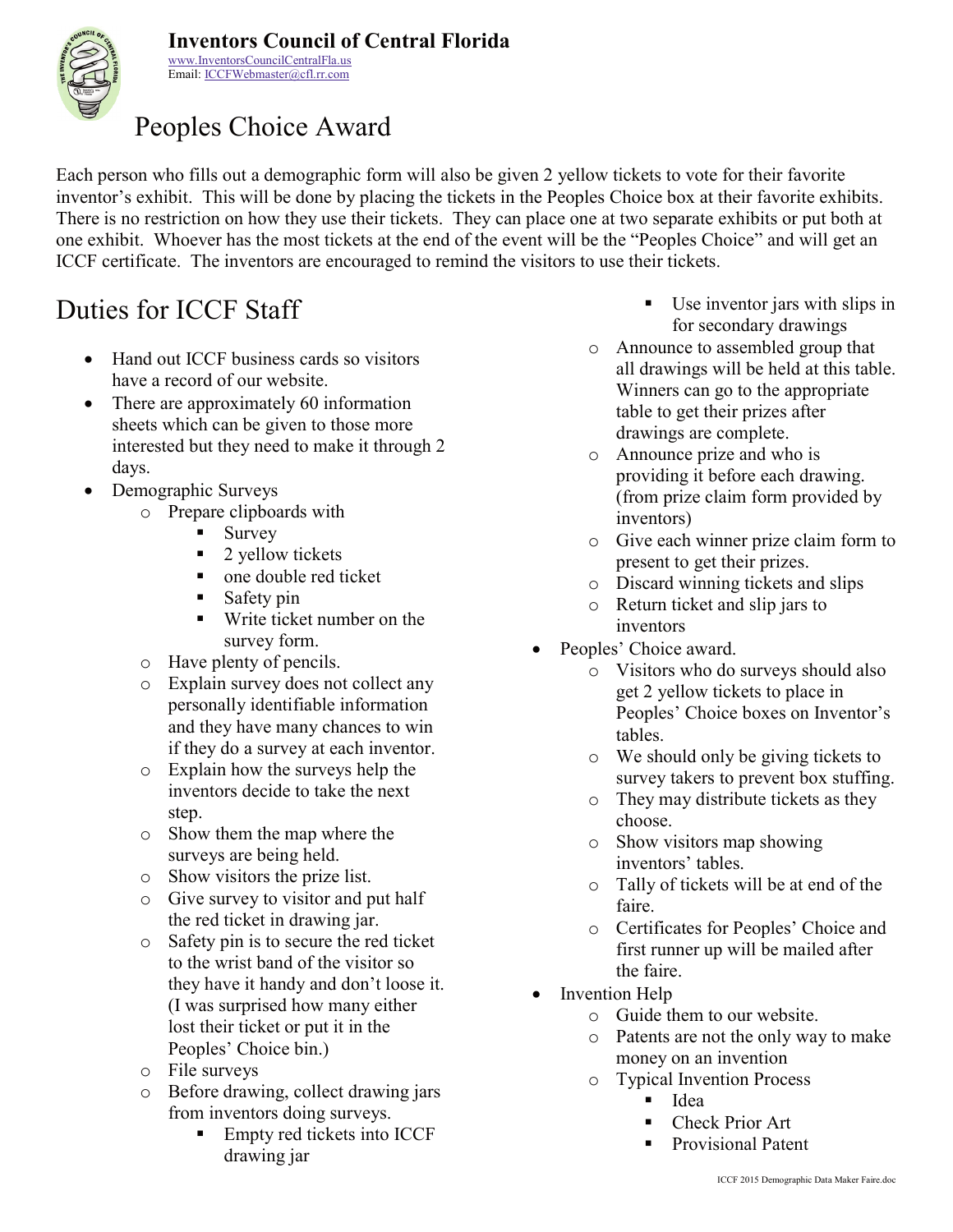

#### **Inventors Council of Central Florida**

www.InventorsCouncilCentralFla.us Email: ICCFWebmaster@cfl.rr.com

- **Market Study**
- **Business Plan**
- Go No Go Decision
- **Marketing**
- Funding Sources
- **Utility Patent**
- **Licensing or Manufacturing**
- o The idea is the easy part.
- o Getting it to market is the hard part.